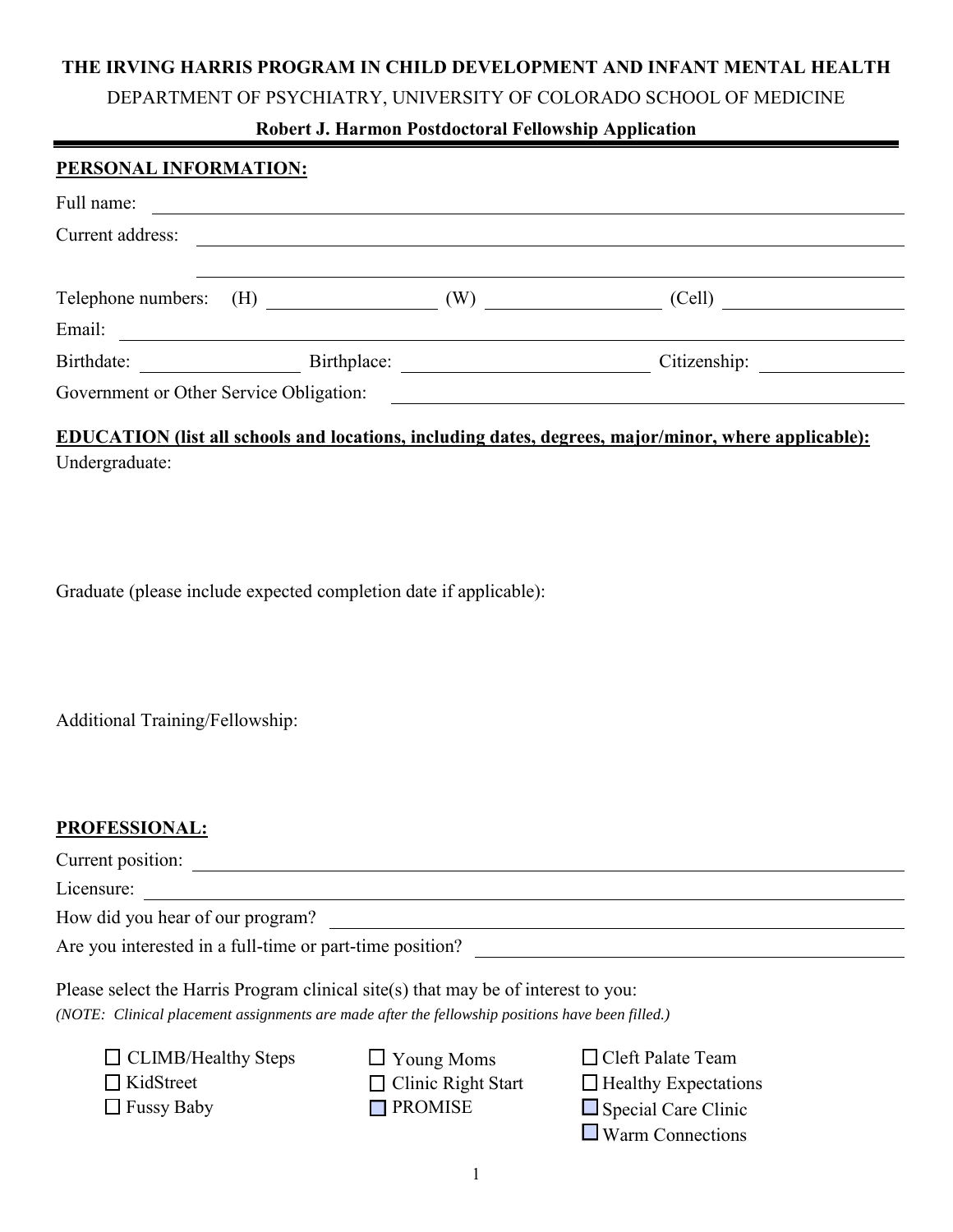# **ADDITIONAL INFORMATION:**

**Please limit your responses for items #1-5 to the space provided; do no attach additional pages.** 

1) List your work experience with young children (< 7 years old). For each of these positions, what aspects did you find to be satisfactory and difficult? What are the strengths that you brought to your work? Please also describe the areas in which you need to grow.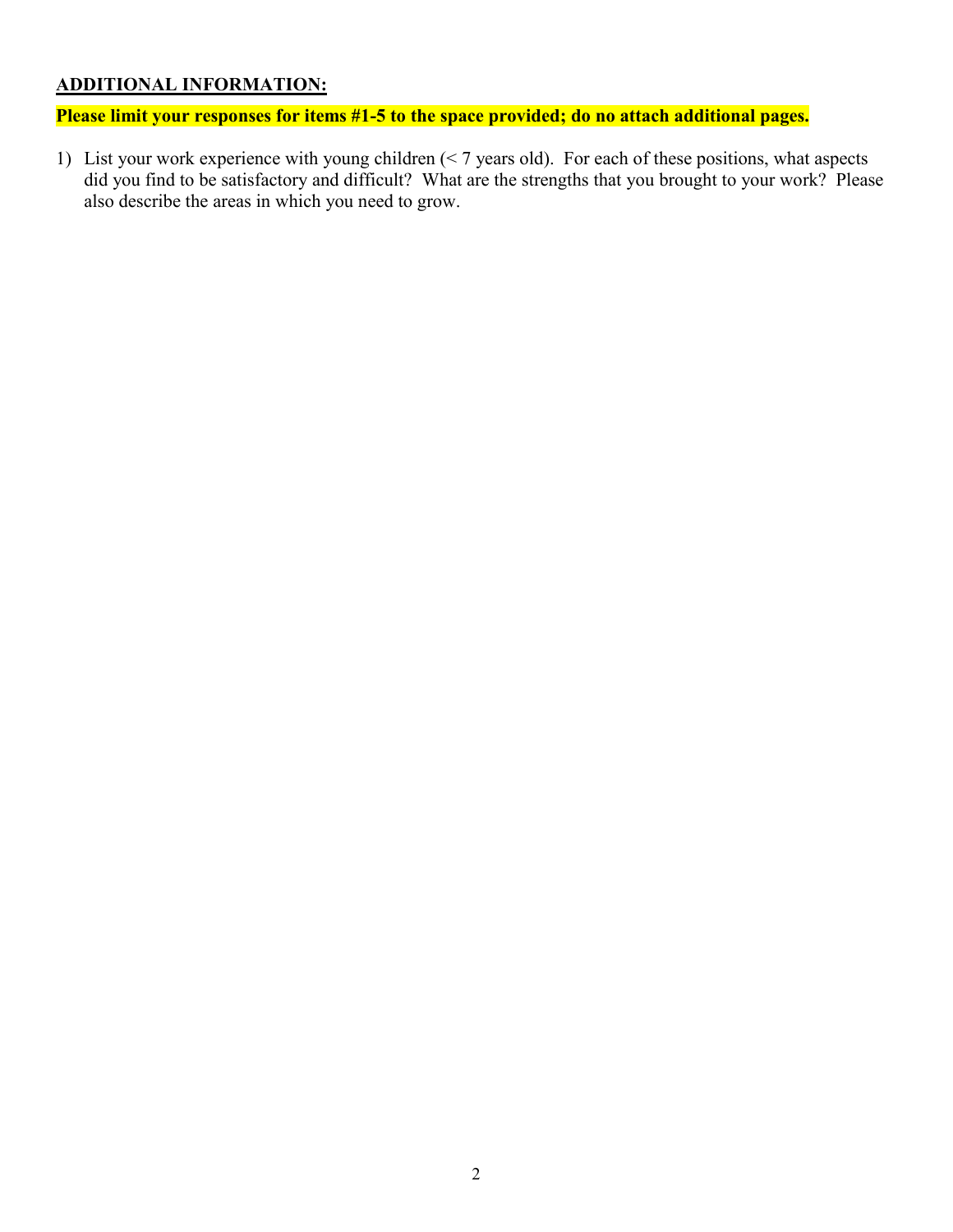# **ADDITIONAL INFORMATION, continued:**

- 2) Please comment on your relevant experiences with early childhood populations in the following areas and briefly summarize your involvement (i.e., responsibilities, hours, populations served, settings)
	- Work with diverse and underserved populations
	- Integrated behavioral health services in healthcare settings (consultation, outpatient, inpatient)
	- Psychotherapy with children under 5 and their caregivers
	- Home and community-based intervention with children under 5 and their caregivers
	- Early care and education/early learning settings
	- Screening, assessment, and evaluation with children under 5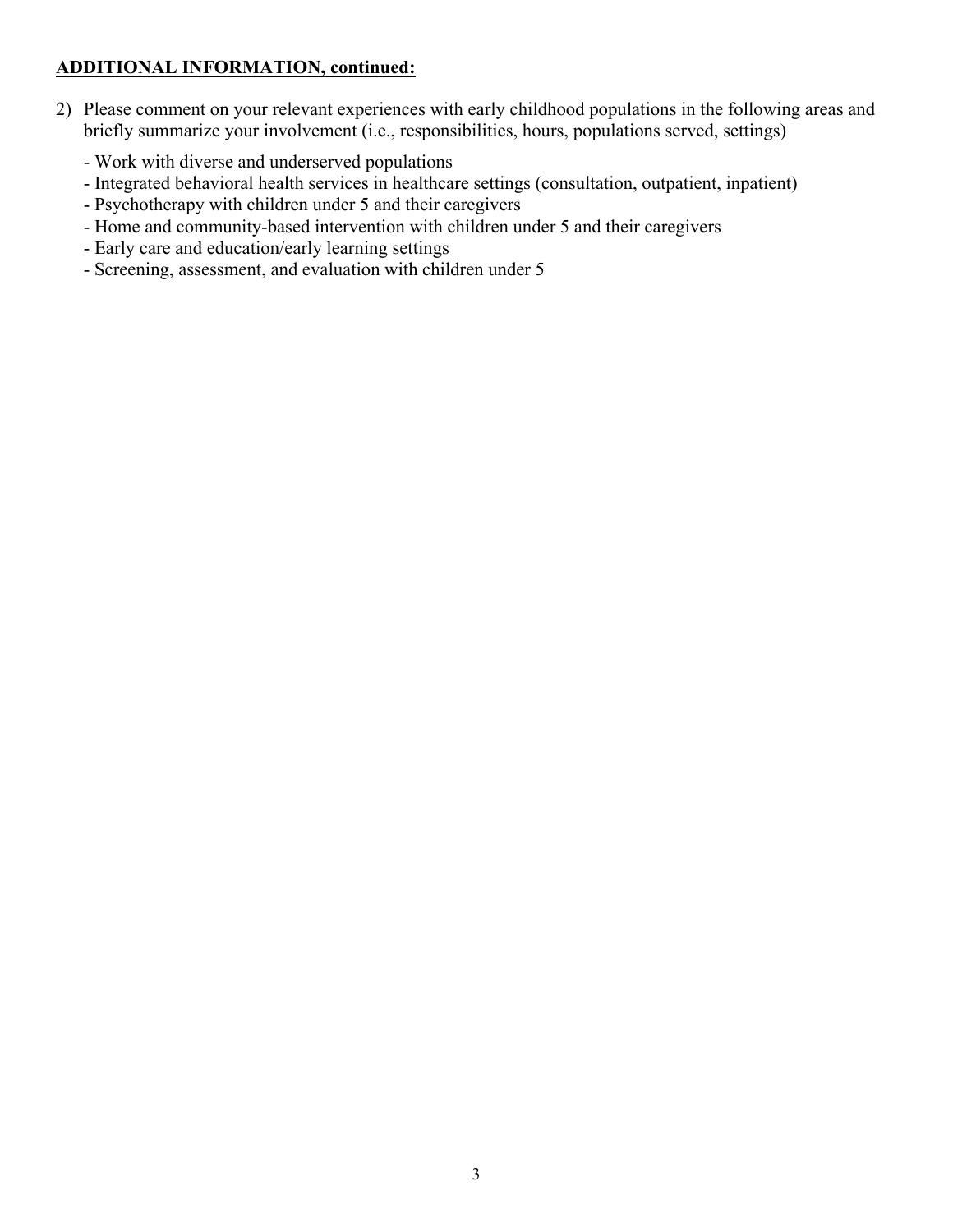# **ADDITIONAL INFORMATION, continued:**

3) Briefly describe your clinical and/or research interests.

4) If accepted, how do you plan to use the training received to help you achieve your career goals? What do you see yourself doing professionally in 5 years?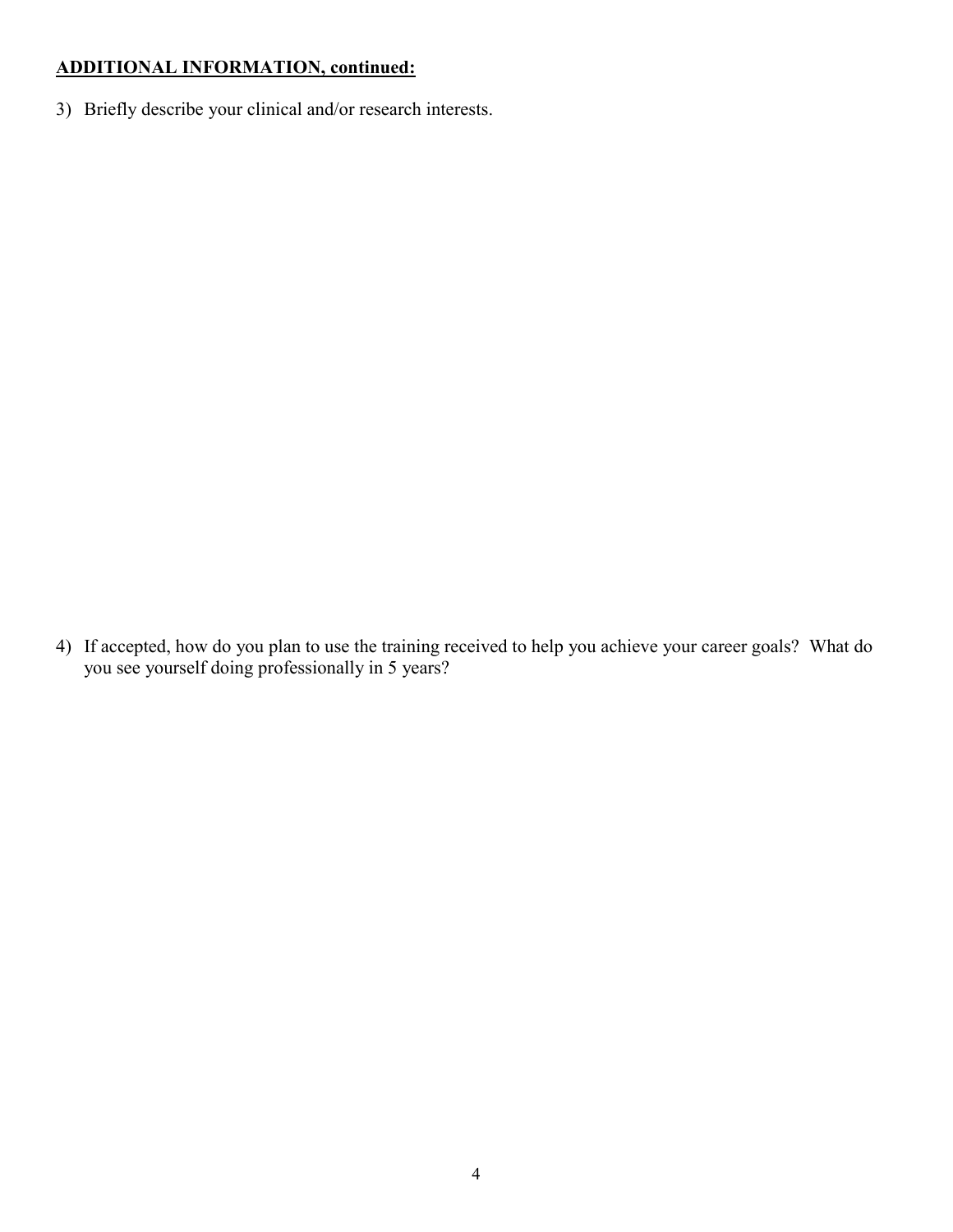# **ADDITIONAL INFORMATION, continued:**

5) Please provide a brief personal statement in which you can describe other special interests, abilities, talents, etc. You may also include anything else you would like for us to know about yourself or your training/work experience that is not already covered in this application.